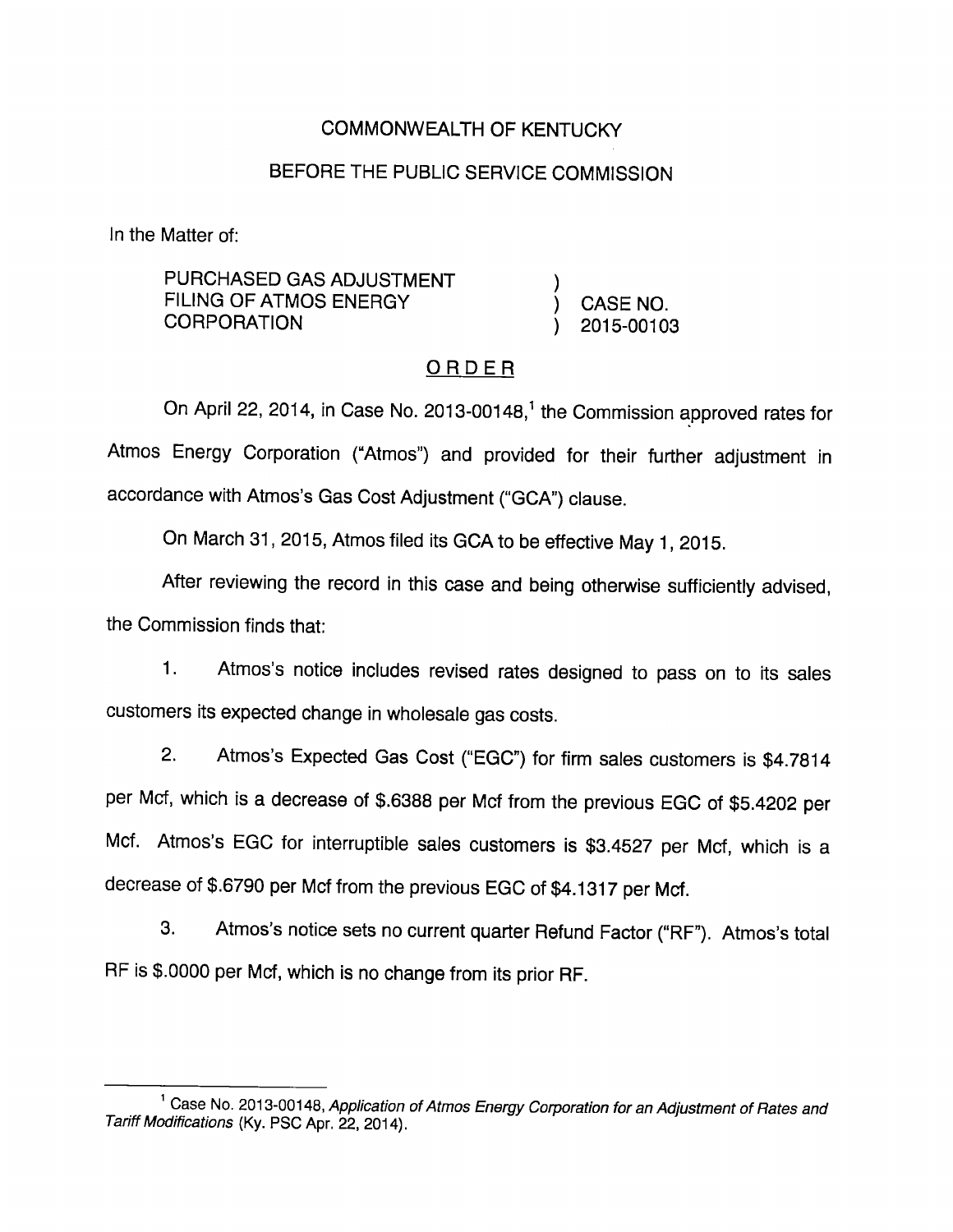4. Atmos's notice sets out its current Correction Factor ("CP") of \$.2111 per Met, which is an increase of \$.0855 per Mcf from its previous OF of \$.1256 per Mcf.

5. Atmos's notice sets out its Performance Based Rate Recovery Factor ("PBRF") of \$.1527 per Mcf, which is no change from its previous PBRF.

6. Atmos's GCAs are \$5.1452 per Mcf for firm sales customers and \$3.8165 per Mcf for interruptible sales customers. The impact on firm sales customers is a decrease of \$.5533 per Mcf from the previous GCA of \$5.6985 per Mcf. The impact on interruptible sales customers is a decrease of \$.5935 per Mcf from the previous GCA of \$4.4100 per Mcf.

7. The rates in the Appendix to this Order are fair, just, and reasonable and should be approved for final meter readings by Atmos on and after May 1, 2015.

IT IS THEREFORE ORDERED that;

1. The rates in the Appendix to this Order are approved for final meter readings by Atmos on and after May 1, 2015.

2. Within 20 days of the date of this Order, Atmos shall file with this Commission, using the Commission's electronic Tariff Filing System, revised tariff sheets setting out the rates approved herein and reflecting that they were approved pursuant to this Order.

By the Commission

ENTERED APR 15 2015 KENTUCKY PUBLIC ERVICE COMMISSION

ATTES7 Executive/Director

Case No. 2015-00103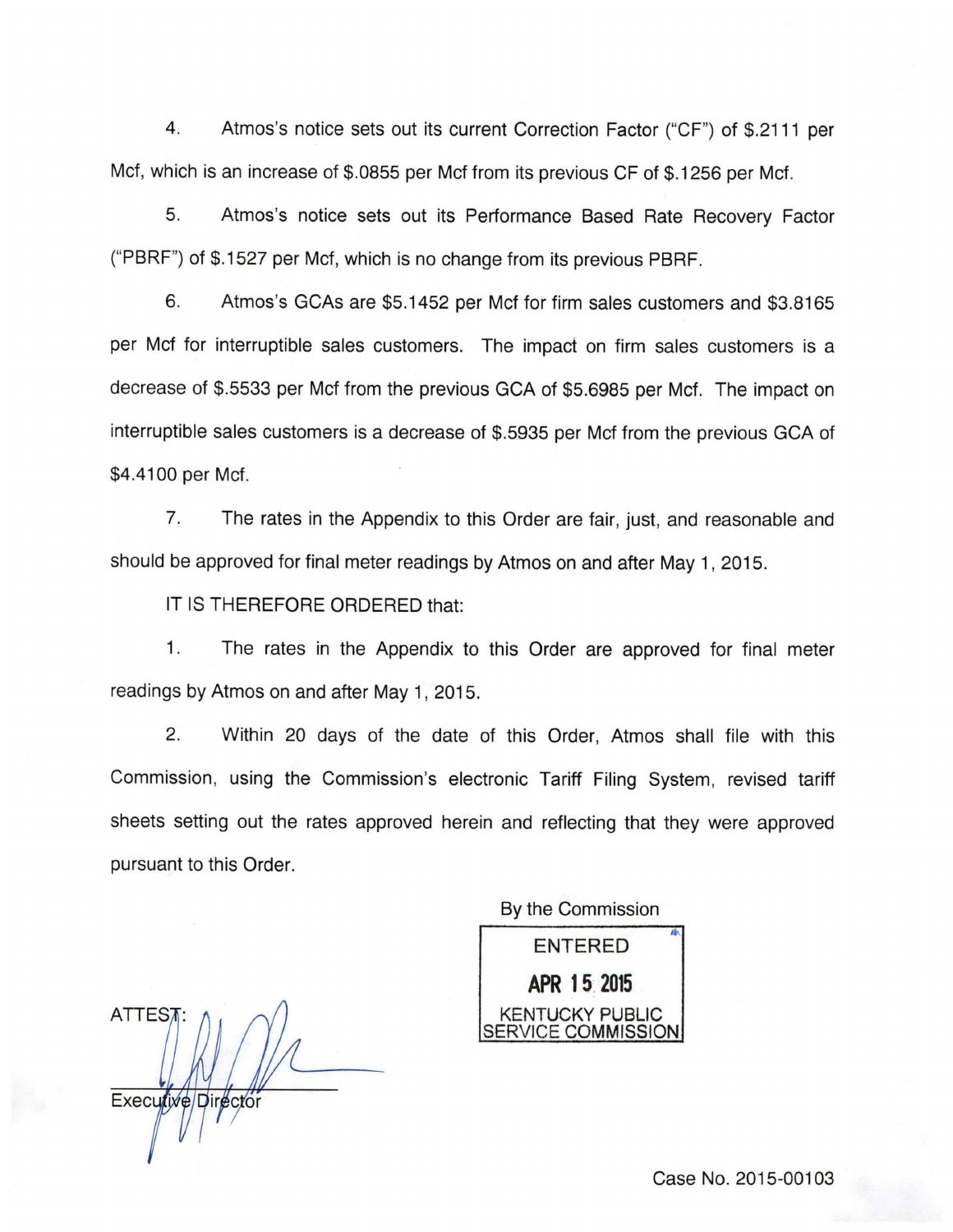## APPENDIX

# APPENDIX TO AN ORDER OF THE KENTUCKY PUBLIC SERVICE COMMISSION IN CASE NO. 2015-00103 DATED **APR 1 5 2015**

The following rates and charges are prescribed for the customers in the area served by Atmos Energy Corporation. All other rates and charges not specifically mentioned herein shall remain the same as those in effect under authority of the Commission prior to the effective date of this Order.

### RATES:

Applicable to: General Sales Service Rate G-1

### Gas Cost Adiustment

To each bill rendered under the above-named rate schedule there shall be added an amount equal to: \$5.1452 per Mcf of gas used during the billing period.

Applicable to: Interruptible Sales Service Rate G-2

### Gas Cost Adiustment

To each bill rendered under the above-named rate schedule there shall be added an amount equal to: \$3.8165 per Mcf of gas used during the billing period.